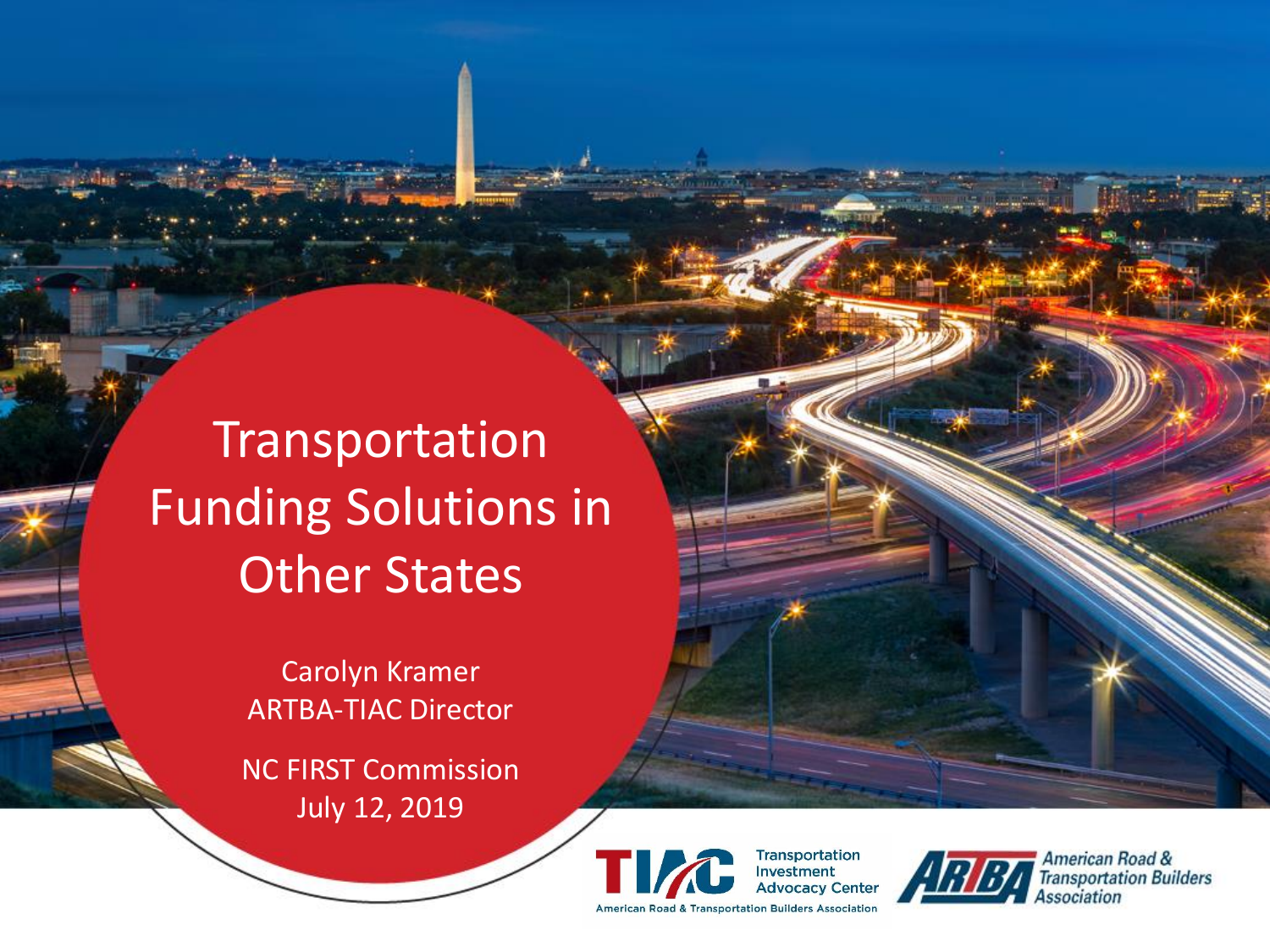# **www.transportationinvestment.org**

# **Transportation The Contract of Second Service Service Service Service Service Service Service Service Service Service Service Service Service Service Service Service Service Service Service Service Service Service Service Service Servic American Road & Transportation Builders Association**

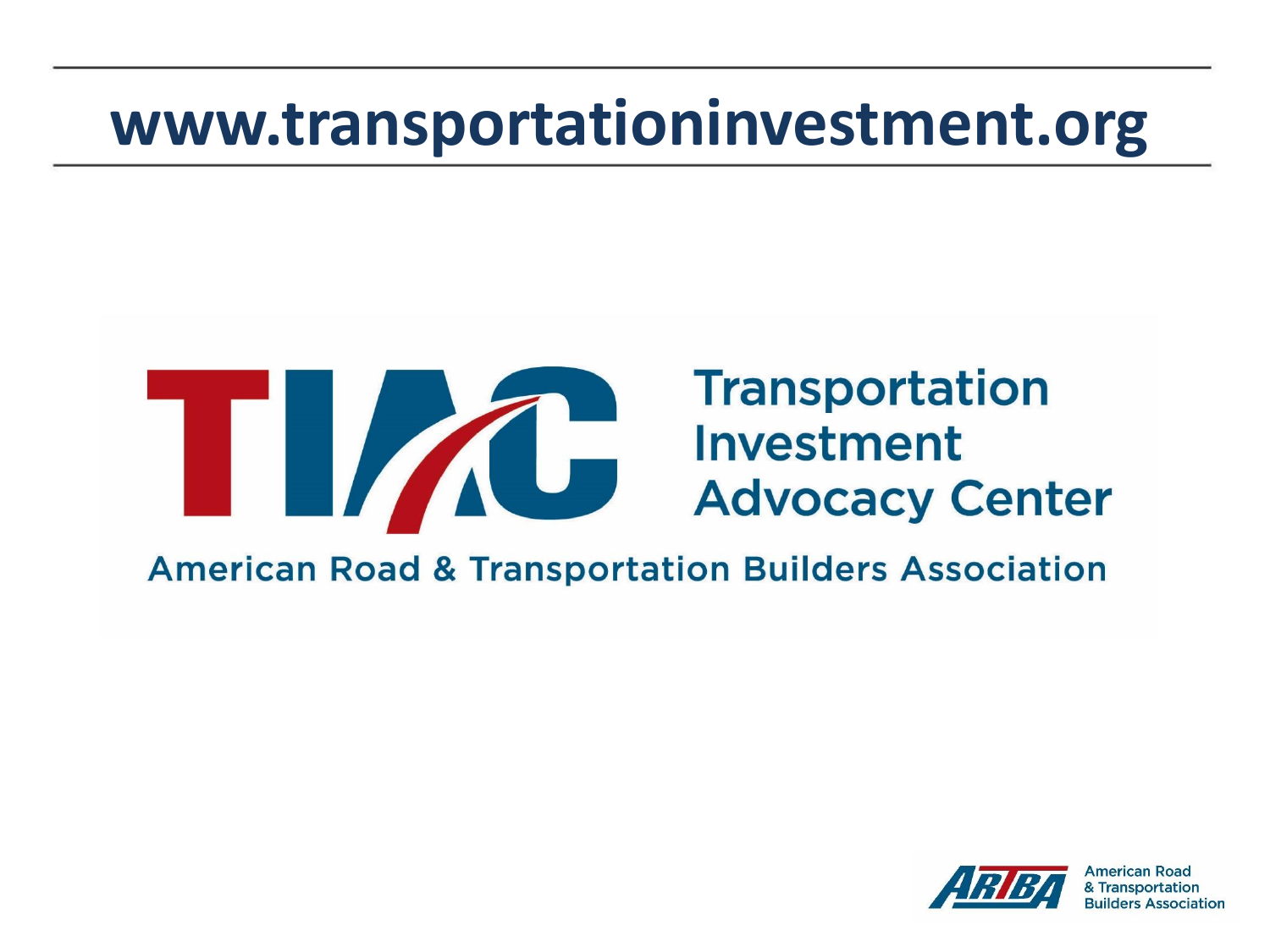### **31 States Approved/Adjusted State Motor Fuel Tax Increases 2013-2019**

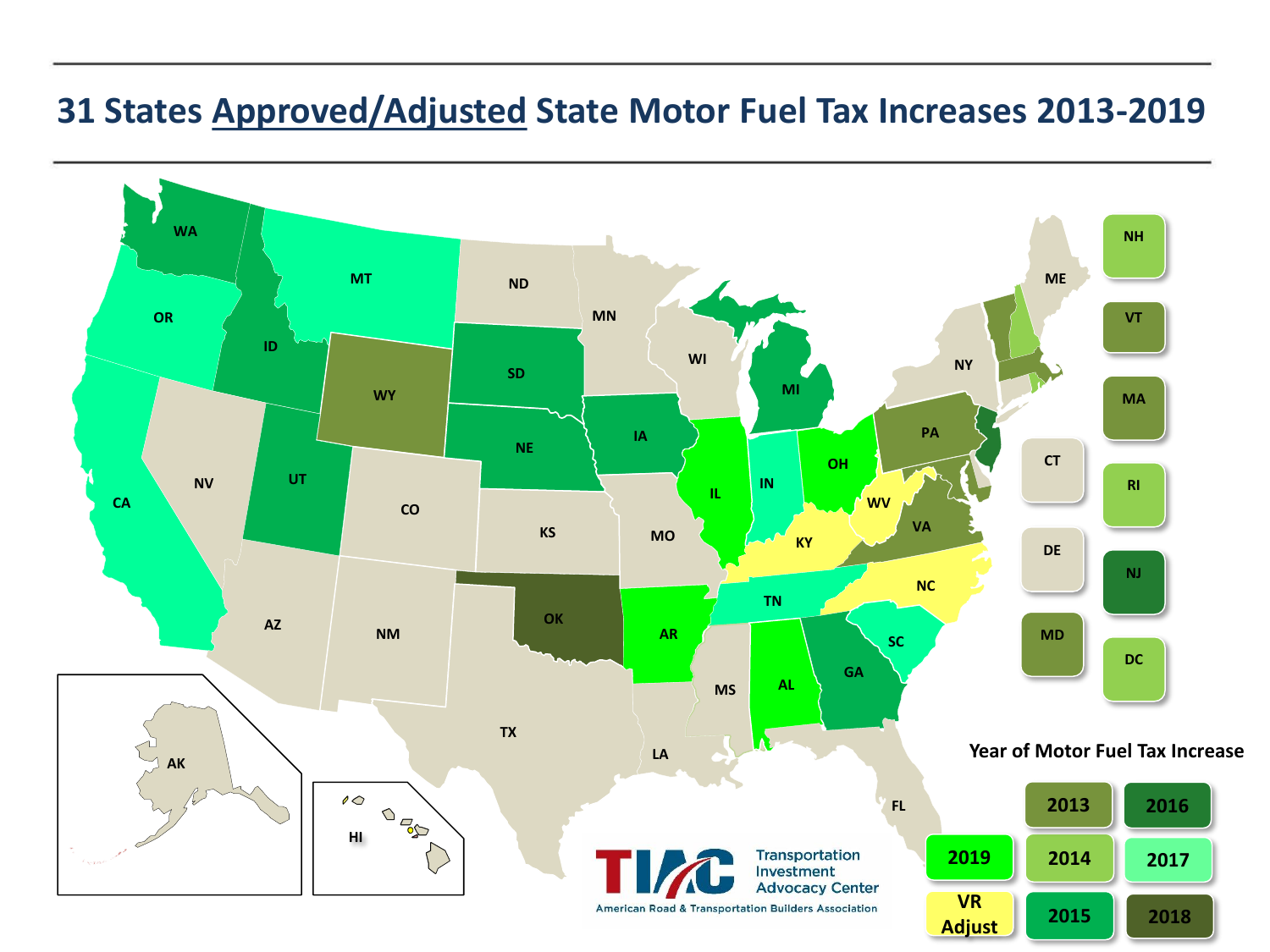#### **22 States + DC Use Variable-Rate State Gas Taxes**



Source: TIAC, "Variable-Rate State Gas Taxes", Aug. 2017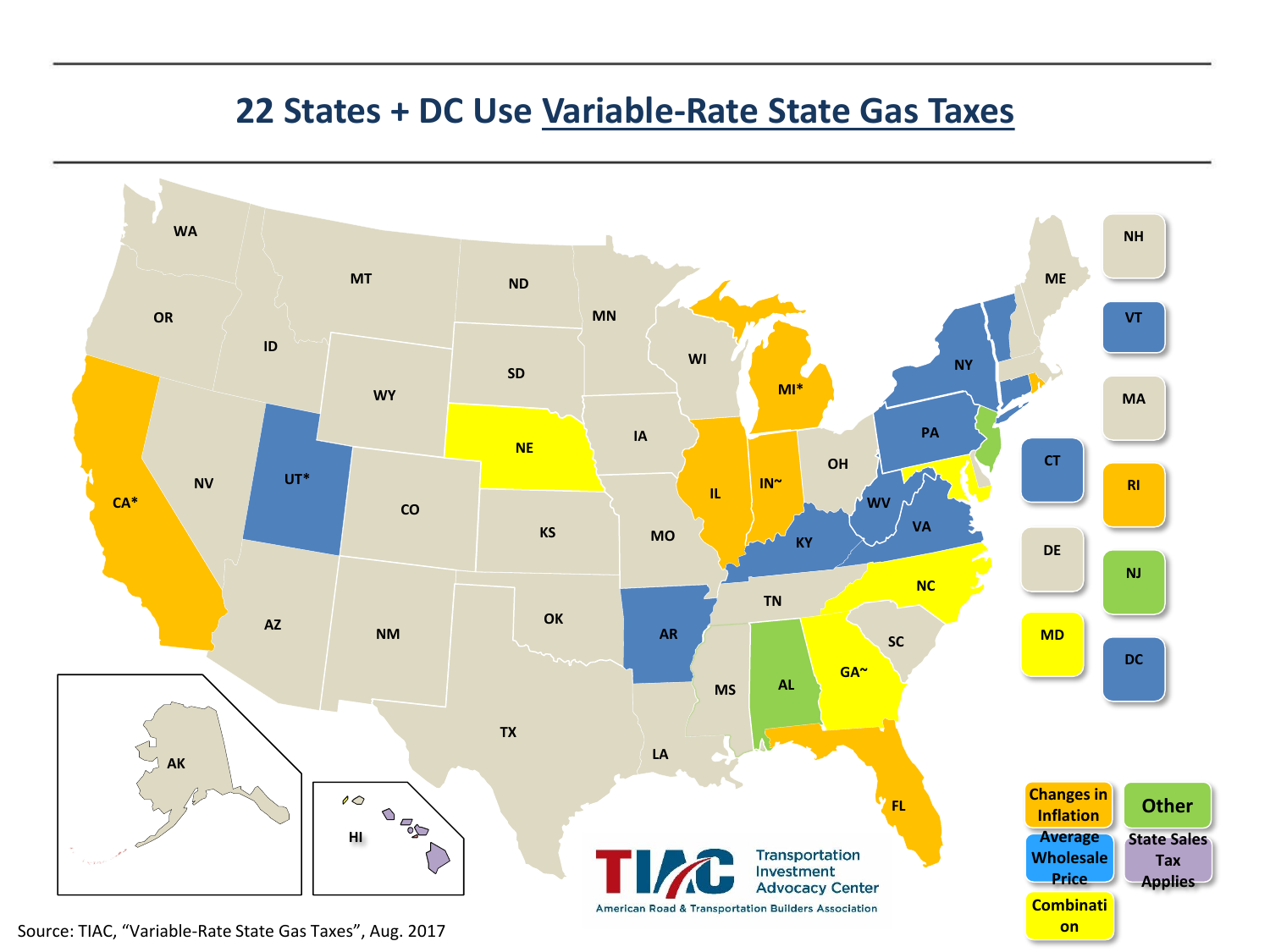#### **27 States Have an Electric Vehicle Fee**

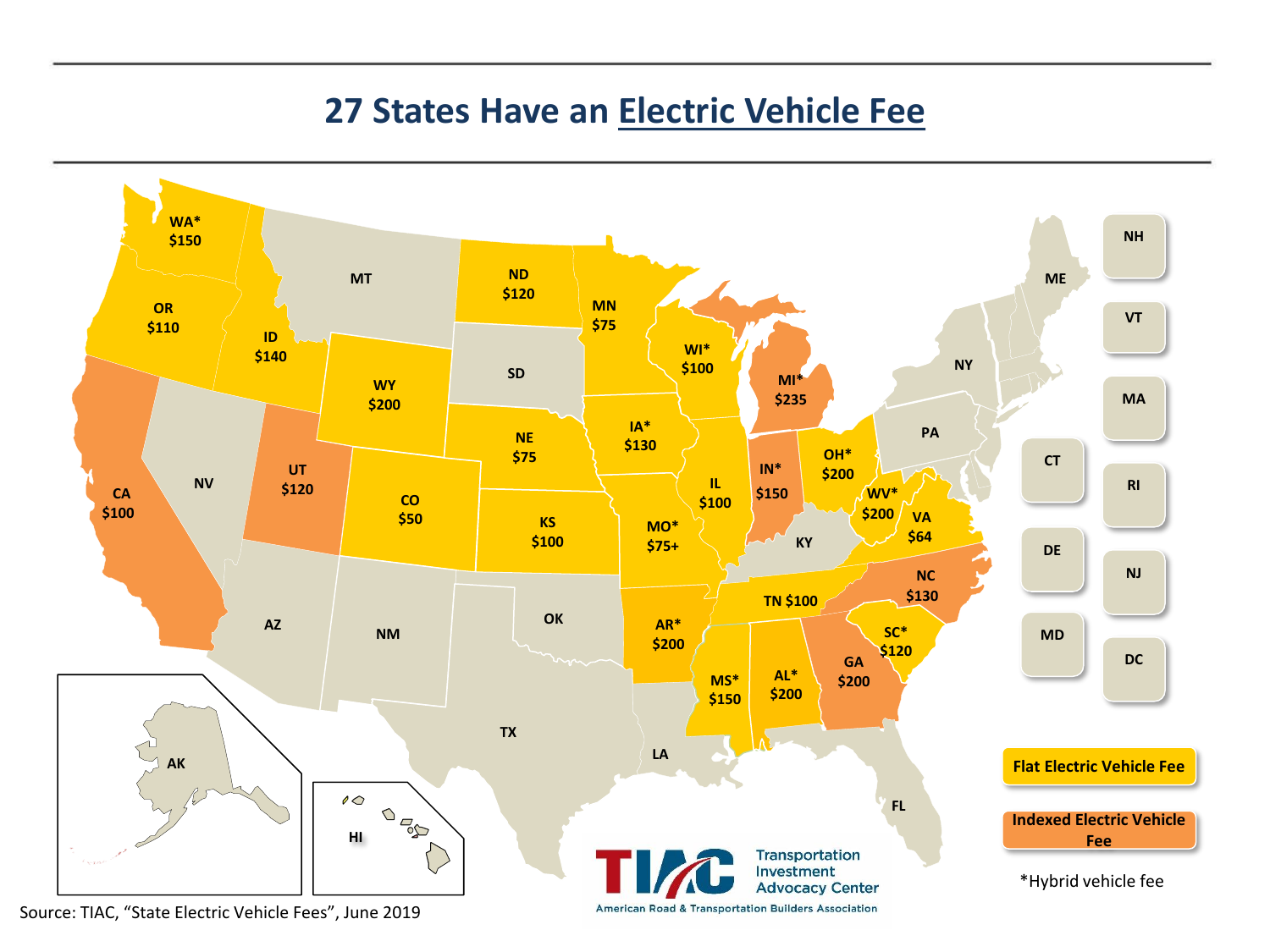# **10 Road Usage Charge Programs & Pilots**



Language". July 2019.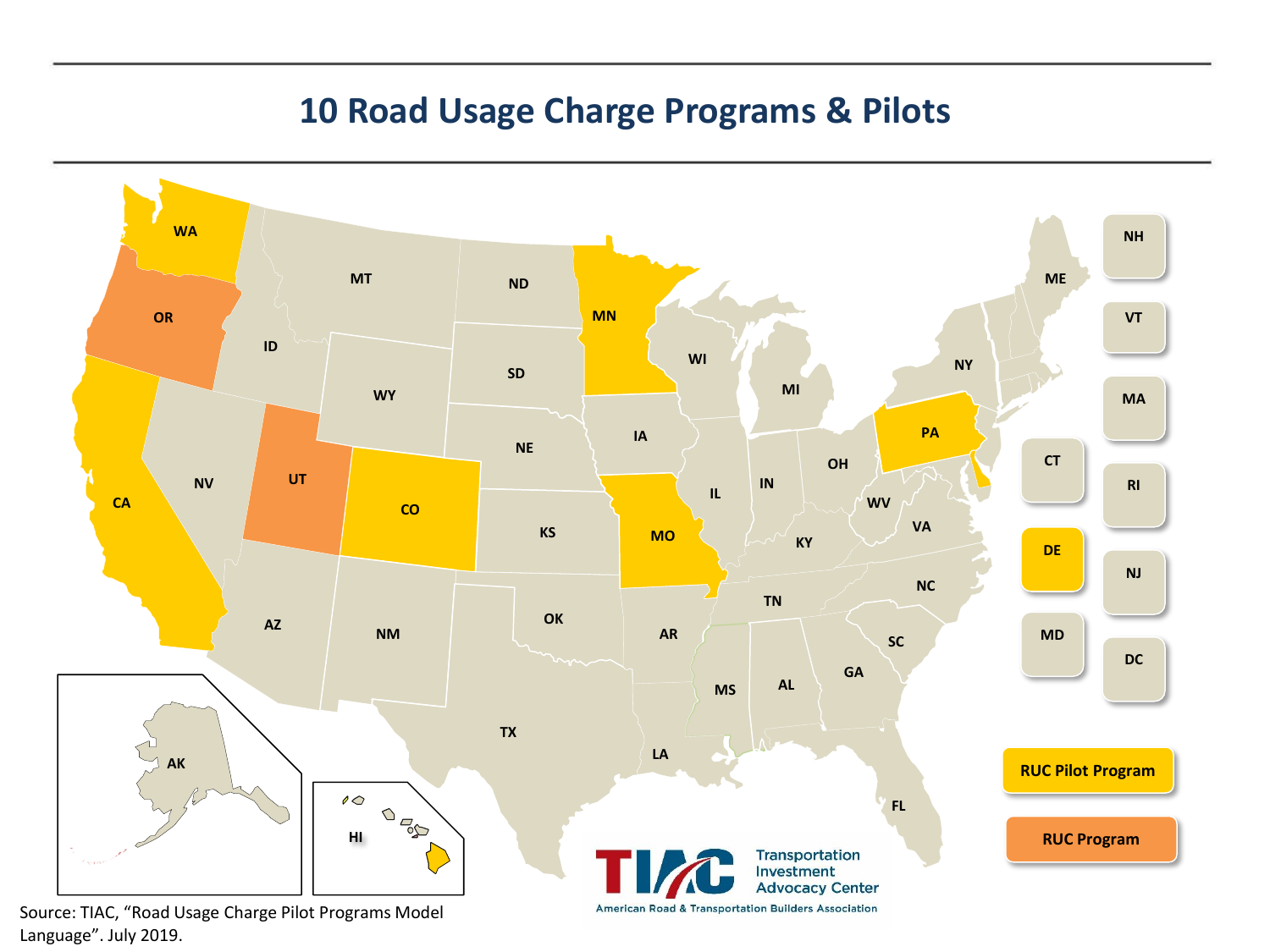# **2019: 300+ Transportation Funding-Related Bills in 46 States To-Date**



Source: ARTBA's Transportation Investment Advocacy Center March 2019 *State* \* Indicates multiple bills in varying stages. *Funding Initiatives Report*.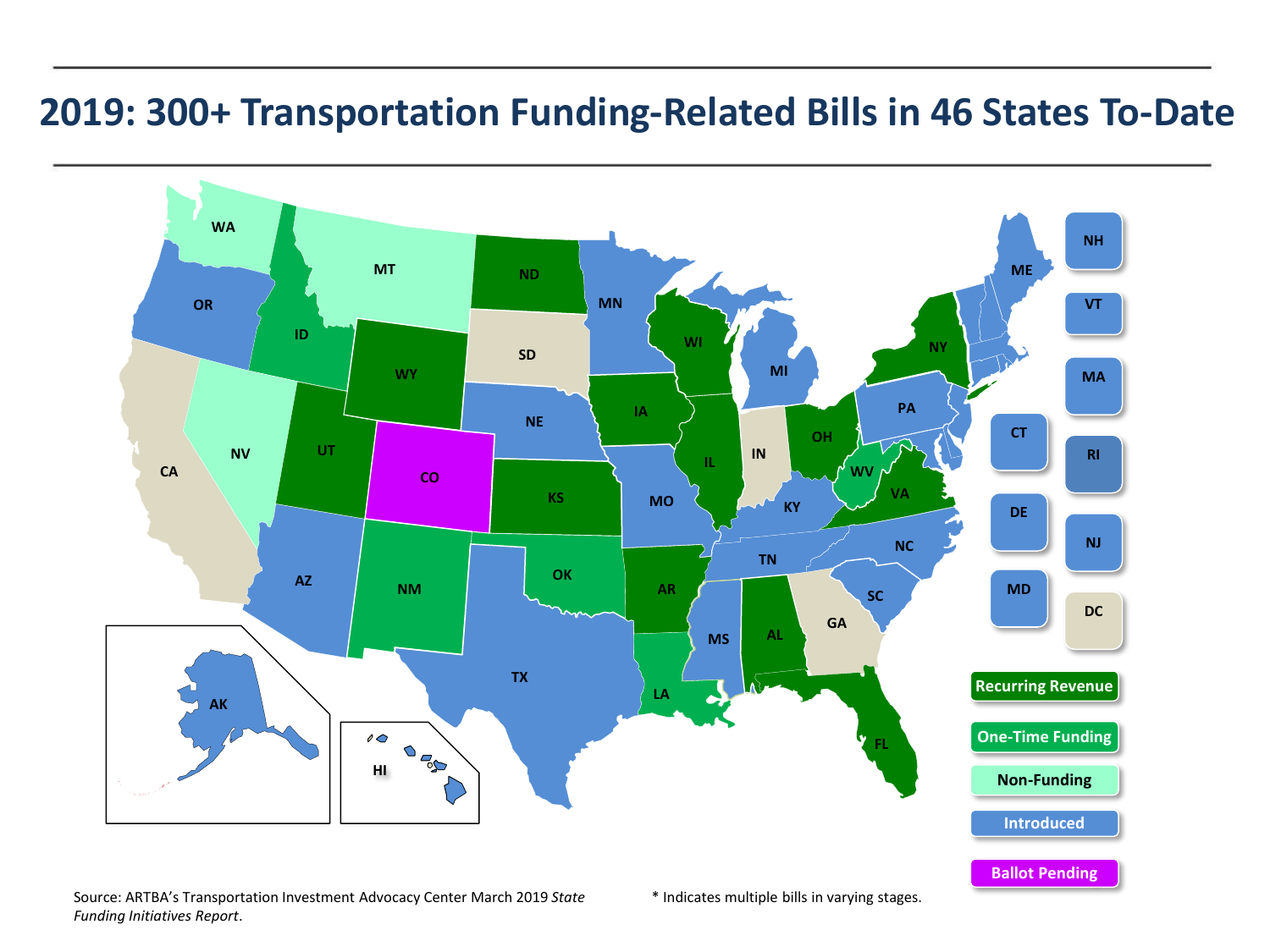# **Federal funds, on average, provide 51% of annual state DOT capital outlays for highway & bridge projects**



Source: ARTBA analysis of FHWA Highway Statistics data, total ten year average 2007-2016 from tables SF-1 and SF-2. The percent is the ratio of federal aid reimbursements to the state and total state capital outlays and is importance of the federal aid program to state capital spending for highways and bridges. Does not include local capital spending. Federal highway reimbursements are primarily used for capital outlays, including constructi engineering, but are also used for debt service for GARVEE bonds.

\* States that have issued GARVEE bonds before 2014.

© 2018 ARTBA. All rights reserved. No part of this document may be reproduced or transmitted in any form or by any means, electronic, mechanical, photocopying, recording, or otherwise, without prior written permission of A